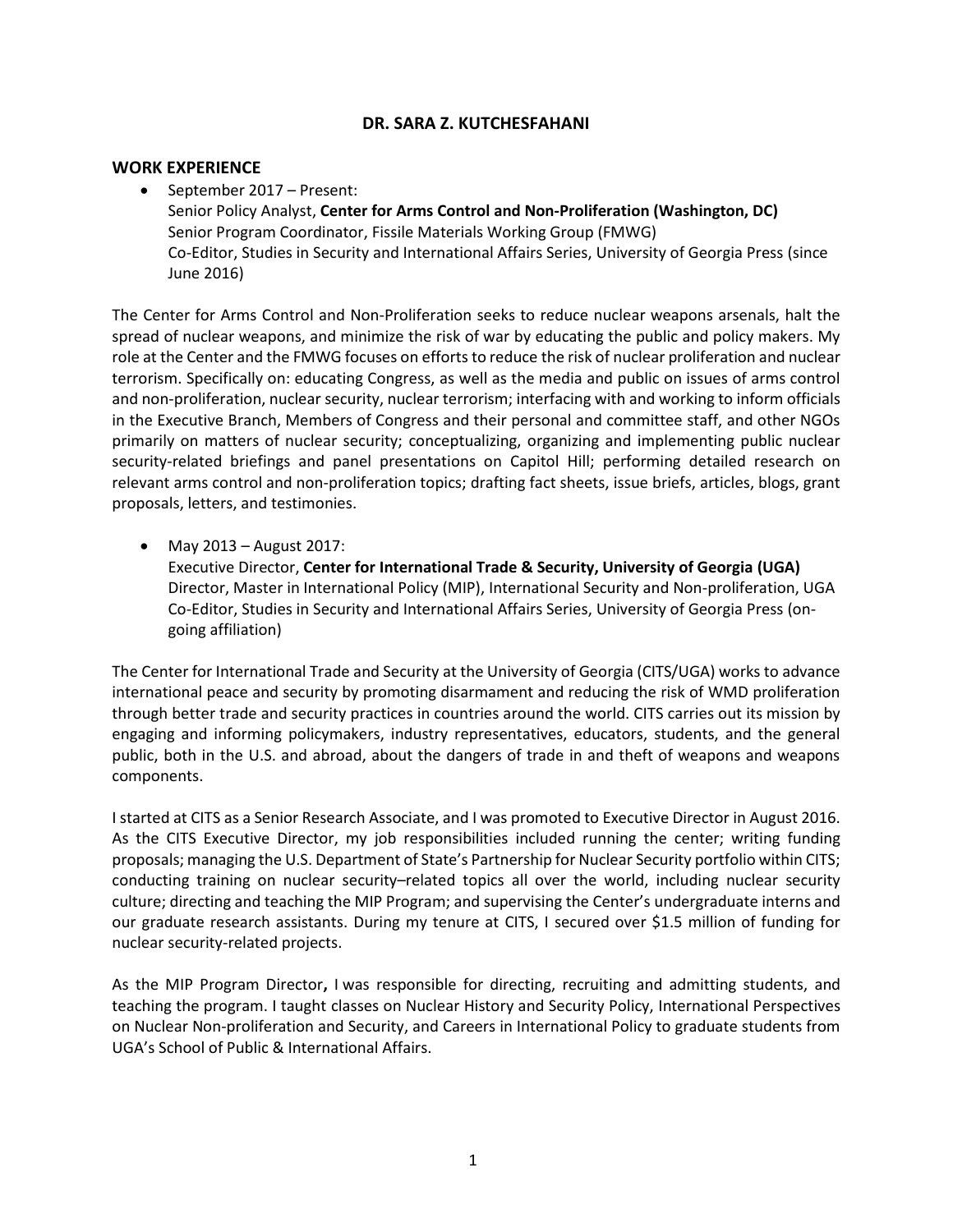• January 2011 – April 2013: Post-doctoral Research Associate, **Los Alamos National Laboratory**

I was the only Political Science post-doc out of a pool of 440 post-docs in the entire laboratory. My expertise and exposure to technical issues have put me in a unique position of having had experience in both science and policy domains. Working in the Nuclear Engineering and Non-proliferation Division, I focused on non-proliferation policy-related research projects. These included research in the IAEA's Additional Protocol, a study on the role of U.S. security guarantees in motivating states to renounce their nuclear weapons aspirations, and contributing to the teaching and organization of LANL's summer Nuclear Safeguards Technology & Policy workshops. In January 2012, I taught a 15-week upper-level undergraduate/graduate distance education Political Science course, "Nuclear Safeguards & Security Policy," at the New Mexico Institute of Mining and Technology, a premier science engineering research university.

• Summer 2008: Summer Research Associate, **RAND Corporation** (Washington, D.C.)

RAND runs a competitive annual 12-week summer research associate program for PhD students. The program receives about 600 applications each year for approximately 30 positions. I worked on a nuclear non-proliferation project that examined strategies for controlling nuclear proliferation. This research was published by the Center for Strategic and International Studies in Washington, D.C., in 2010.

• December 2007 – July 2010: Teaching Fellow, **University College London**

While a teaching fellow at UCL, I taught a course on "International Security" as part of the university's School of Public Policy Political Studies Affiliate Programme. The course was introduced to second-/thirdyear undergraduate students in January 2008, and became so popular that the department made the course permanent. I designed the course, and teaching consisted of weekly hourly lectures and two hourly seminars.

• October 2005 – December 2006: Nonproliferation Science Fellow, **Los Alamos National Laboratory**

Asthe inaugural Nonproliferation Science Fellow, I worked on various non-proliferation projects, including a comparative analysis of nuclear weapons doctrines and strategy for all nuclear weapons states; the India-U.S. agreement on civil nuclear co-operation; research on the implementation of UN Security Council Resolution 1540; an analysis of the differences between the EU and U.S. in dealing with nonproliferation and the threat of biological weapons; and assisting in the writing and editing of *Nuclear Safeguards, Security and Nonproliferation*, a graduate student textbook on nuclear security sciences, published in 2008.

• April – July 2005: Visiting Fellow, **EU Institute for Security Studies** (Paris)

As a Visiting Fellow, I worked on a research paper analysing the differing American and European approaches in dealing with the Iranian nuclear challenge. This was published by the European Policy Centre in Brussels in March 2006.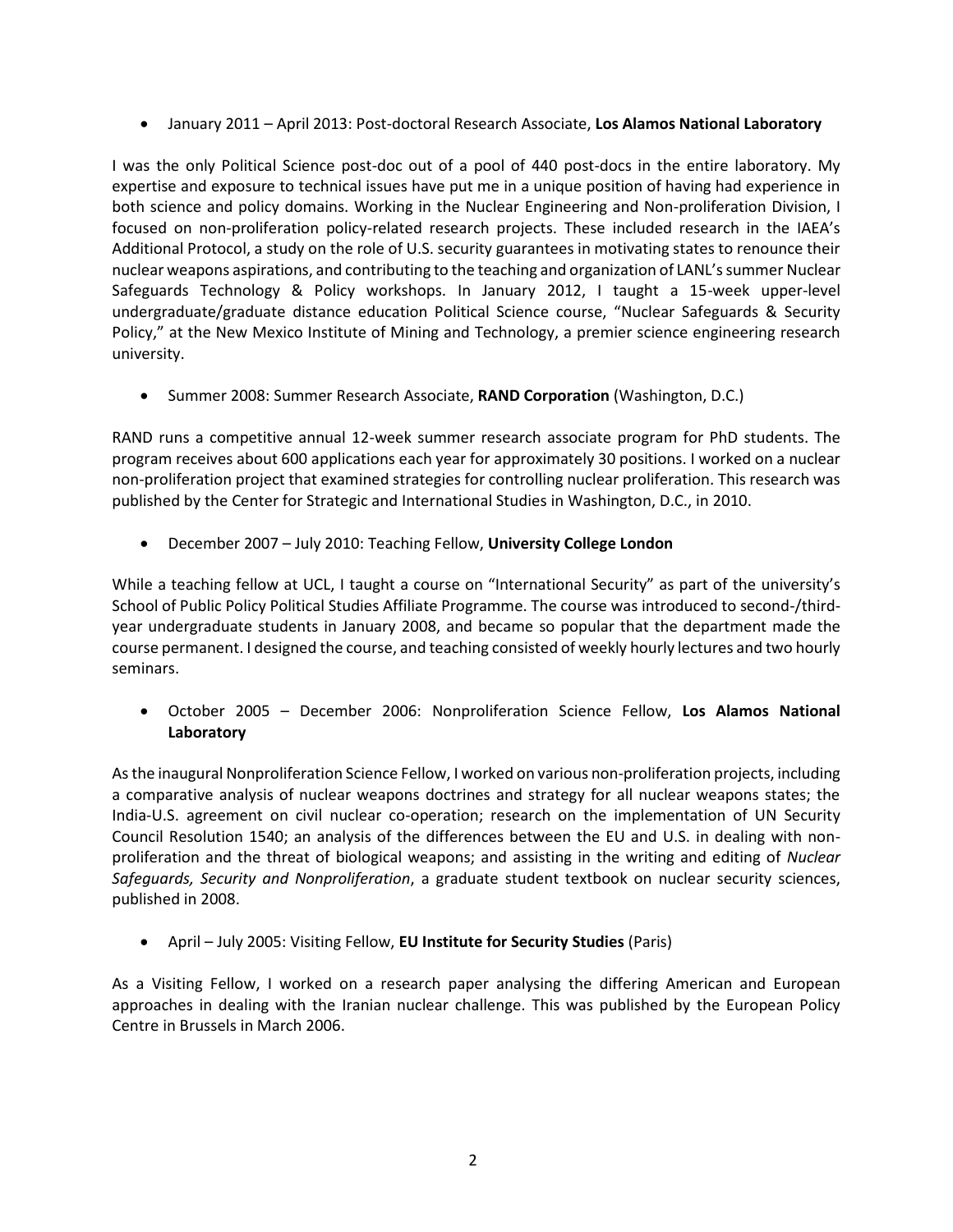• October 2004 – March 2005: Research Assistant, **International Institute for Strategic Studies**  (London)

As Dr. Gary Samore's research assistant, I conducted and collated research for the IISS Dossier on Iran's Strategic Weapons Programme (published 2005 and republished 2011). I participated in conferences on nuclear non-proliferation and on Iran's suspected nuclear weapons programme.

## **EDUCATION**

## • **BA (Hons) French, King's College, London: September 1996 – June 2000**

Subjects covered include translation, history, philosophy, and language and literature, which required thorough research and analysis of data. The degree included a year abroad (1998–1999) where I followed a year's translation course at the British Institute in Paris, and achieved a Business French Diploma awarded by the *Chambre de Commerce et d'Industrie de Paris*.

• **MA (European Studies), King's College London: September 2002 – September 2003**

The degree dealt with a range of perspectives on Modern Europe, notably Politics, Political Thought, International Relations, Modern History, as well as "European Union Studies" and philosophy. My dissertation analysed the question of identity in relation to the EU. I was the students' delegate at the student-staff committee.

### • **PhD (Political Science), University College London: January 2007 – December 2010**

My thesis explored how epistemic communities – groups of experts knowledgeable in niche issue areas – affected nuclear non-proliferation policy formulation in two cases: the Brazilian-Argentine Agency for Accounting and Control of Nuclear Materials (ABACC) and the Nunn-Lugar Cooperative Threat Reduction (CTR) Program. I concluded that understanding the role of an epistemic community in non-proliferation policies could help us create more-effective non-proliferation policies in the future. This research was the premise of my book, *Politics and the Bomb: The Role of Experts in the Creation of Cooperative Nuclear Non-Proliferation Agreements*, published by Routledge/Taylor & Francis in 2014.

### **FOREIGN LANGUAGES**

Farsi, French

### **RESEARCH GRANTS AND AWARDS**

- Establishment of a Directorship and Course Development and Instruction in Support of the Master in International Policy (MIP) Program at the University of Georgia – School of Public and International Affairs, University of Georgia; \$210,000 awarded for 2016–2018.
- Travel support for MIP students to Washington, D.C. for Spring Break 2017; \$5,000 awarded by the UGA President Venture Fund.
- Preparation for a presentation at the 2015 World Summit of Nobel Peace Laureates, Atlanta, Georgia (15–19 November, 2015) – Board of Regents of the University System of Georgia; \$5,000 awarded for fiscal year 2016.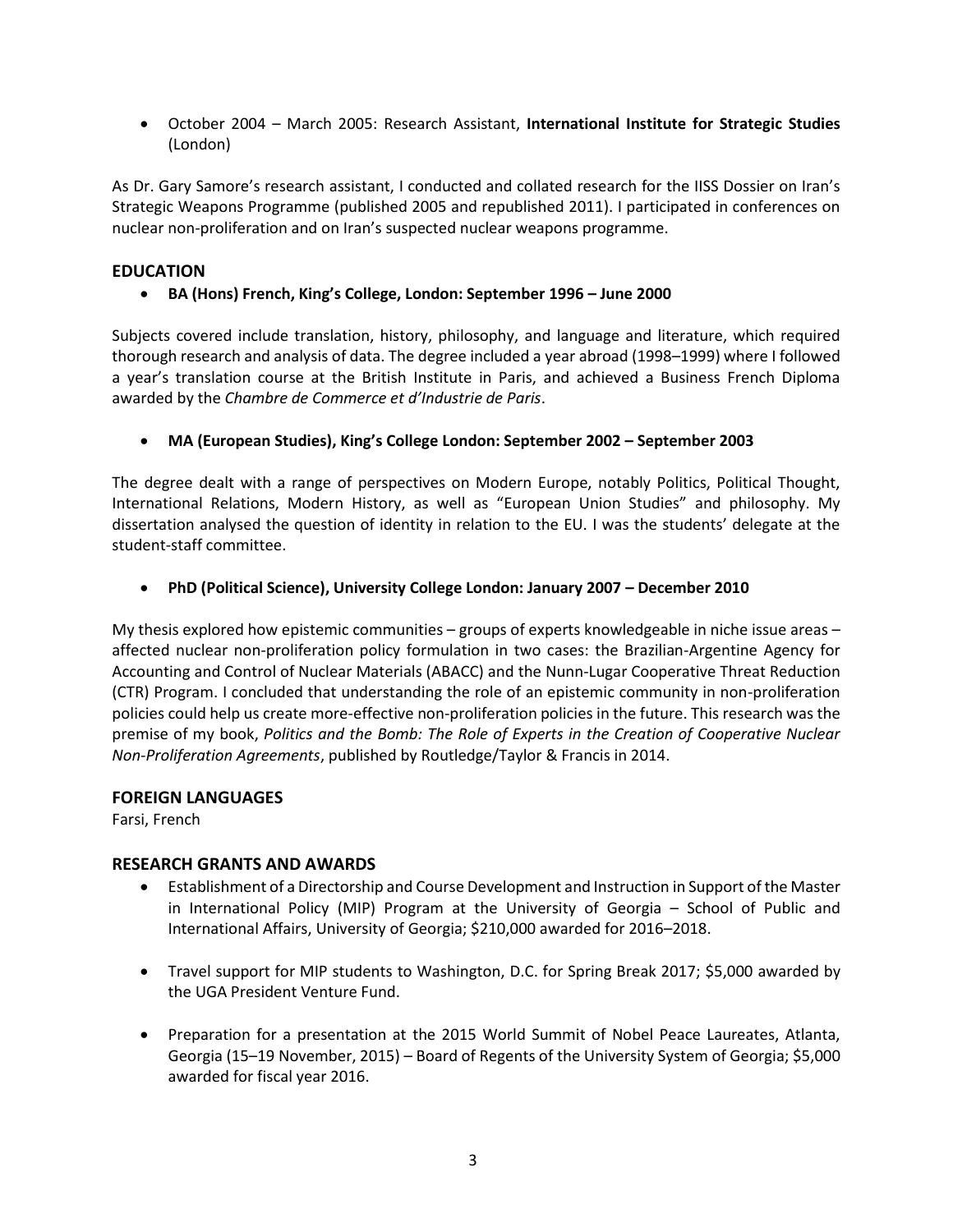- Funding from the U.S. Department of State's Partnership for Nuclear Security to support nuclear security and nuclear security culture related projects; approximately \$1.5 million awarded for work carried out between 2014 and 2017.
- PhD Fellowship Programme on European and Foreign and Security Policy Studies, Compagnia di San Paolo / Riksbankens Jubileumsfond / VolkswagenStiftung; €40,000 awarded for 2008–2010.
- Public Policy and Nuclear Threats (PPNT) Summer Fellowship awarded by the Institute on Global Conflict and Cooperation, University of California, San Diego to attend the PPNT Summer Workshop July 24 – August 7 2009, San Diego; \$11,000 awarded for the duration of the workshop.
- Research Grant The Sir Richard Stapley Educational Trust; £600 awarded for 2007–2008.

# **PUBLICATIONS**

# **2019**

- *Global Nuclear Order*, Routledge Global Security Studies (Taylor & Francis).
- "What You(th) Can Do about Nuclear Weapons," *Outrider Foundation* [\(https://outrider.org/nuclear-weapons/articles/what-youth-can-do-about-nuclear-weapons/\)](https://outrider.org/nuclear-weapons/articles/what-youth-can-do-about-nuclear-weapons/), January 2019 (co-written with Erin Connolly).
- "Regional Initiatives Towards a Nuclear Weapon Free World: The Case of Nuclear Weapon Free Zones." In James E. Doyle (ed.), *Nuclear Safeguards, Security and Nonproliferation. Achieving Security with Technology and Policy*, Elsevier: Butterworth-Heinemann, 2nd edition, forthcoming.

#### **2018**

- "Why countries still must prioritize action to curb nuclear terrorism," *Bulletin of the Atomic Scientists*, 3 August 2018 (co-written with Kelsey Davenport).
- "The Nuclear Security Summits: An Overview of State Actions to Curb Nuclear Terrorism 2016– 2018," *Arms Control Association and FMWG Report*, June 2018 (co-written with Kelsey Davenport and Erin Connolly).
- "The NPT at 50: A Staple of Global Nuclear Order," *Arms Control Today* June 2018: 6–11.
- "Nuclear Diplomacy Between Brazil and Argentina: An Imperfect but Important History Lesson," *War On The Rocks*, 25 May 2018.
- "Now more than ever is the time for creative diplomacy," *Bulletin of the Atomic Scientists*, 8 February 2018.
- "The blessing and curse of blood irradiators," *The Hill*, 1 February 2018.

### **2017**

• "Preventing nuclear terrorism should remain a top U.S. priority," *The Hill*, 20 October 2017.

### **2016**

- "Security Culture and its Self-Assessment as Supplementary Tools for Nuclear Security Training," (with Igor Khripunov and Khairul Khairul) *International Journal of Nuclear Security* 2, no. 1: Article 11.
- "Celebrating ABACC's 25th Year Anniversary: A Reflective Piece on its Creation." In Odilon Antonio Marcuzo do Canto, *O Modelo ABACC: Um marco no desenvolvimento das relações entre Brasil e Argentina* (English Translation: "The ABACC Model: A Milestone in the Development of Relations between Brazil and Argentina"), Federal University of Santa Maria.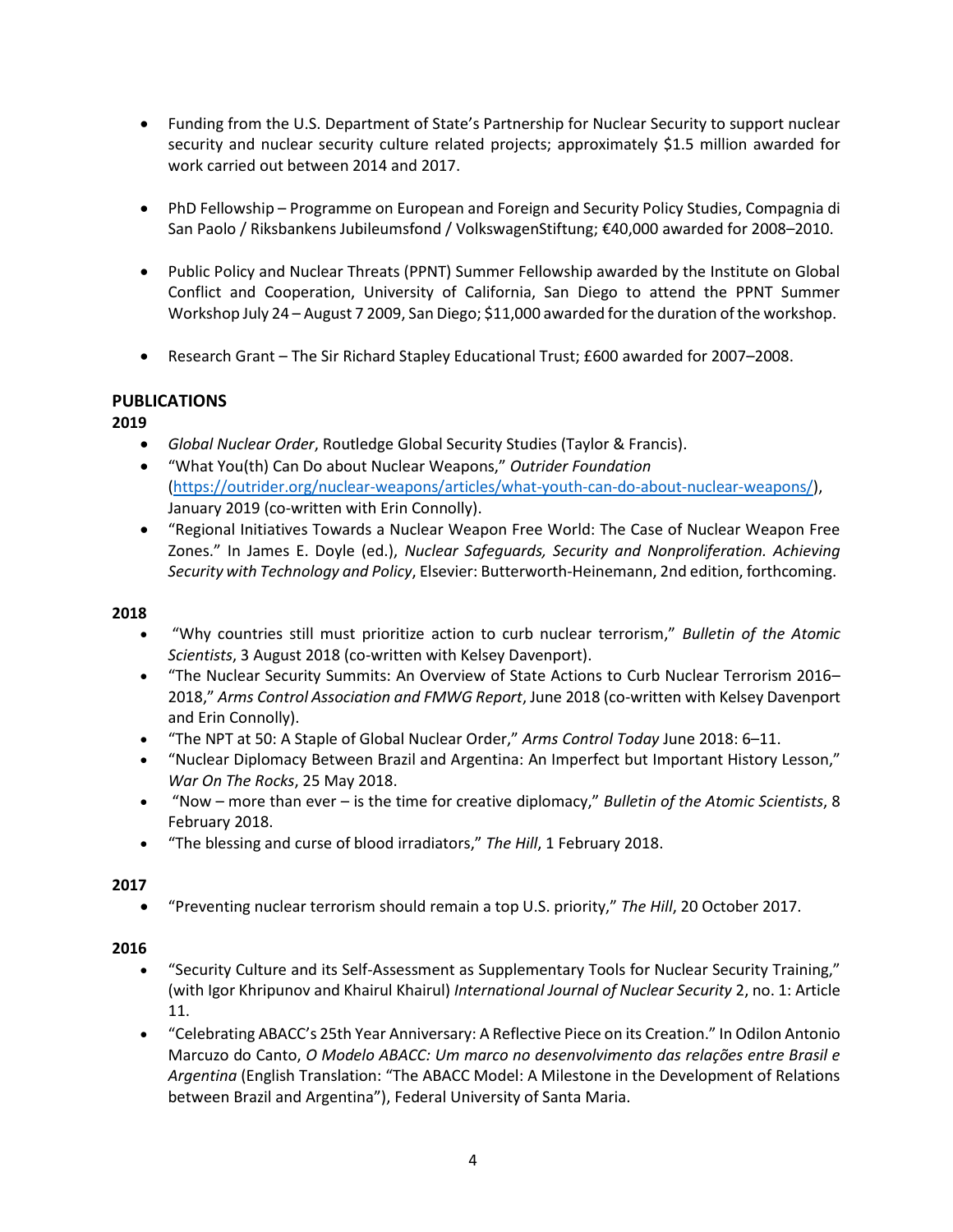## **2015**

• "The Role of an Epistemic Community in Argentina and Brazil's Creation of a Joint Safeguards Agreement." In Jeffrey W. Knopf (ed.), *International Cooperation on WMD Nonproliferation*, University of Georgia Press.

# **2014**

- *Politics & the Bomb: The Role of Experts in the Creation of Cooperative Nuclear Non-Proliferation Agreements*, New York, NY: Routledge (Taylor & Francis).
- "Prospects for a Middle East Regional Safeguards Organization," *Public Interest Report* LXVII, no. 1. Federation of American Scientists.

### **2013**

- "History shows limits of proliferation," *Financial Times*, 19 November 2013.
- "Further Intrusion or Different Political Priorities? What are the Main Reasons behind Countries' Non-Signature of the IAEA Additional Protocol?" *Journal of Nuclear Materials Management* XLI, no. 2 (Winter 2013): 30–35.

### **2012**

- "Cross Border Connections." *Nuclear Engineering International*, March 2012: 38.
- "Next Generation Safeguards Initiative University Outreach: Los Alamos National Laboratory Teaching a Political Science Course on Nuclear Safeguards & Security Policy at New Mexico Institute of Mining and Technology." (With Carolynn P. Scherer, Brian D. Boyer, M. Elise Elfman). *Proceedings Institute of Nuclear Materials Management 53rd Annual Meeting*, Orlando, US-FL, July 2012.
- "'What About the Bomb?' Exploring the Power of Nuclear Imagery." (With M. Elise Elfman). *Proceedings Institute of Nuclear Materials Management 53rd Annual Meeting*, Orlando, US-FL, July 2012.

### **2011**

- "How to Strengthen International Safeguards: Moving Forward with the Additional Protocol." *Proceedings Institute of Nuclear Materials Management 52nd Annual Meeting*, Palm Desert, US-CA, July 2011.
- "Next Generation Safeguards Initiative University Outreach: The Unique Los Alamos and The Pennsylvania State University Nuclear Fuel Cycle and Safeguards Graduate Course." *Proceedings Institute of Nuclear Materials Management 52nd Annual Meeting*, Palm Desert, US-CA, July 2011. (Brian D. Boyer, Heather H. Erpenbeck, Carolynn P. Scherer, Chantell L. Murphy, Sara Z. Kutchesfahani, Brian Fane, W. Adam Watkins, M. Elise Elfman, Jacob D. Green, Jack S. Brenizer, and Deborah L. Zimmerman).
- "Iran's Nuclear, Chemical and Biological Capabilities: A Net Assessment." *IISS Strategic Dossier*, February 2011. Edited by Mark Fitzpatrick. (I was the Research Assistant on this dossier).

### **2010**

- "Who Shapes the Politics of the Bomb? The Role of Epistemic Communities in Creating Nuclear Non-Proliferation Polices." LSE Global Governance Working Paper, WP 03/2010.
- "The Relevance of Historical Experience to Current Nuclear Proliferation Challenges." In *A Collection of Papers from the 2009 PONI Conference Series*, Washington, D.C.: Center for Strategic and International Studies, 2010.